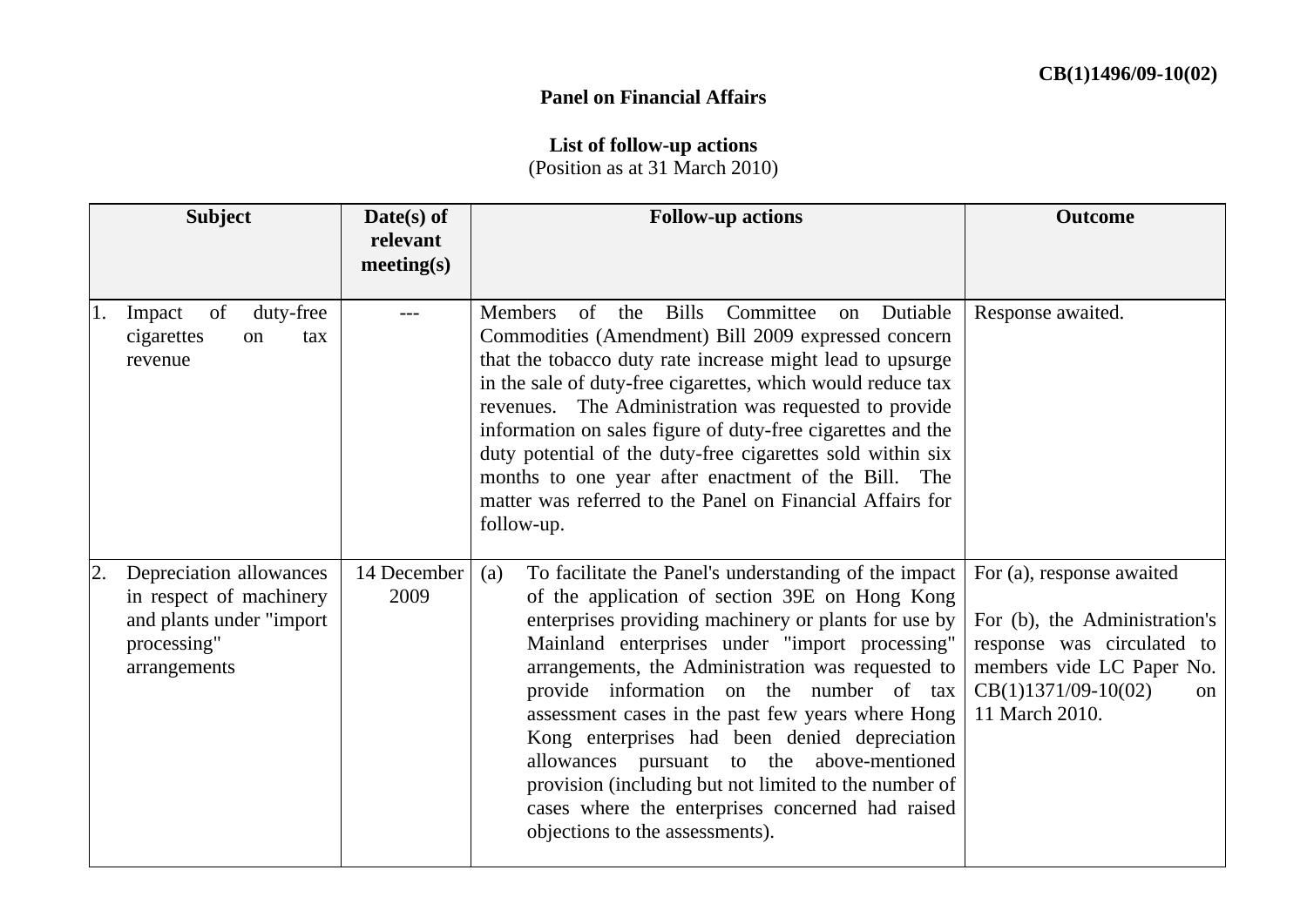| <b>Subject</b> | $Date(s)$ of<br>relevant<br>meeting(s) | <b>Follow-up actions</b>                                                                                                                                                                                                                                                                                                  | <b>Outcome</b> |
|----------------|----------------------------------------|---------------------------------------------------------------------------------------------------------------------------------------------------------------------------------------------------------------------------------------------------------------------------------------------------------------------------|----------------|
|                |                                        | The Administration was requested to respond to the<br>(b)<br>following motion passed by the Panel:                                                                                                                                                                                                                        |                |
|                |                                        | "本委員會促請政府:                                                                                                                                                                                                                                                                                                                |                |
|                |                                        | 改變以一刀切的方式處理本港各企業在內地使用<br>(1)<br>的機械或工業裝置 (包括模具) 所應享有的折舊<br>免稅額,以致一些沒有避稅意圖或行為的本港企<br>業未能取得該免稅額而致多付稅款;                                                                                                                                                                                                                      |                |
|                |                                        | 停止錯誤引用《稅務條例》第39E條向沒有避稅<br>(2)<br>意圖或行為的本港企業追討有關稅款,以及,                                                                                                                                                                                                                                                                     |                |
|                |                                        | 立即啟動有關的法例檢討機制,按實際情況檢討<br>(3)<br>及修改第 39E 條, 使條文與時並進, 避免打擊無<br>辜企業,妨礙他們的升級轉型,影響到本港經濟<br>發展和就業機會。"                                                                                                                                                                                                                          |                |
|                |                                        | (Translation)                                                                                                                                                                                                                                                                                                             |                |
|                |                                        | "That this Panel urges the Government to:                                                                                                                                                                                                                                                                                 |                |
|                |                                        | change the broad-brush approach adopted for<br>(1)<br>granting depreciation allowances to Hong Kong<br>enterprises in respect of their machinery or plants<br>(including moulds) used in the Mainland, as such<br>approach renders some local enterprises with no tax<br>avoidance intention or acts unable to claim such |                |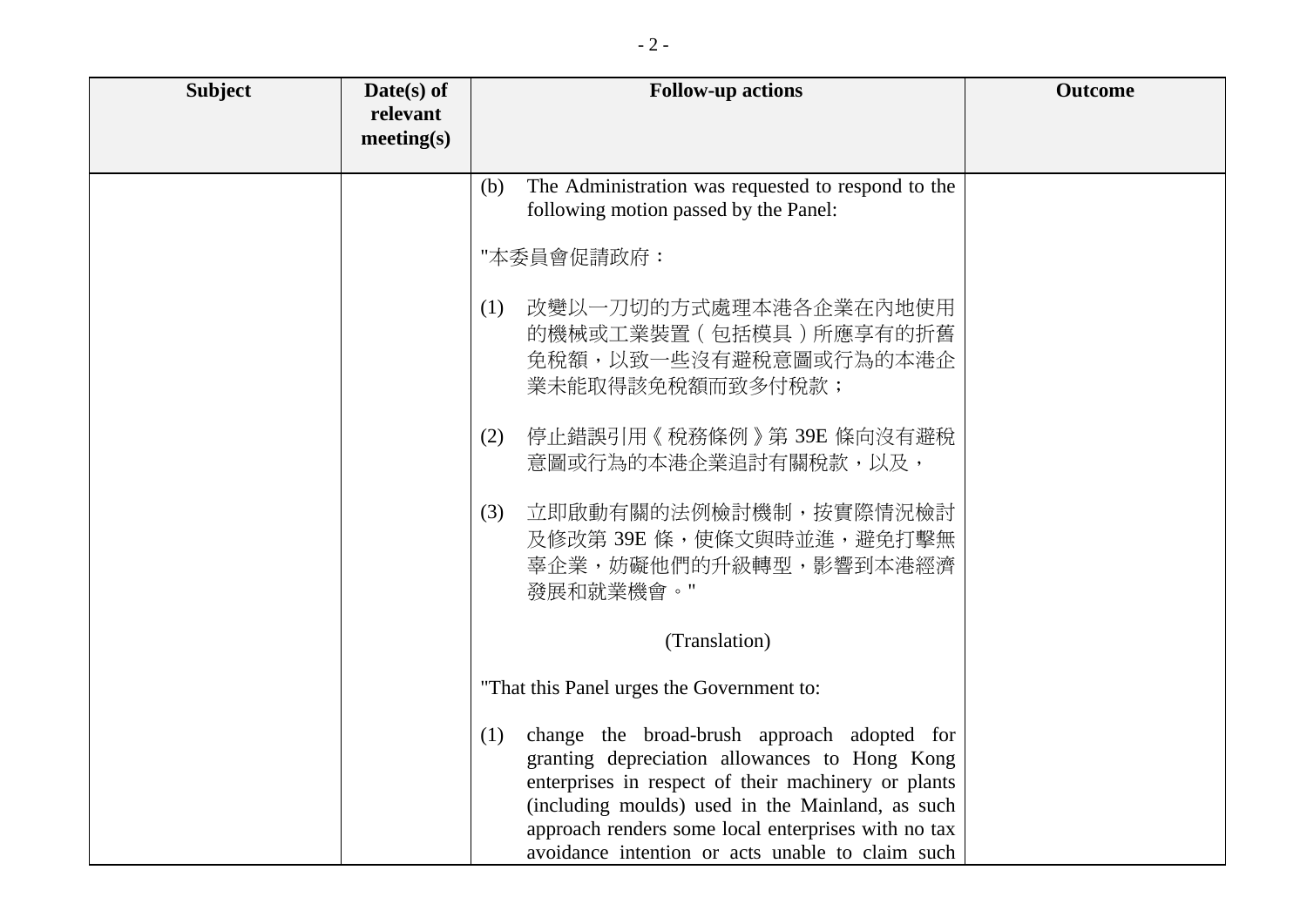|    | <b>Subject</b>                                                                                                                                                | $Date(s)$ of<br>relevant<br>meeting(s)                                        | <b>Follow-up actions</b>                                                                                                                                                                                                                                                                                                                                                                                                                                                                                                                                                                                                                               | <b>Outcome</b>   |
|----|---------------------------------------------------------------------------------------------------------------------------------------------------------------|-------------------------------------------------------------------------------|--------------------------------------------------------------------------------------------------------------------------------------------------------------------------------------------------------------------------------------------------------------------------------------------------------------------------------------------------------------------------------------------------------------------------------------------------------------------------------------------------------------------------------------------------------------------------------------------------------------------------------------------------------|------------------|
|    |                                                                                                                                                               |                                                                               | allowances, and hence paying more taxes;<br>cease invoking section 39E of the Inland Revenue<br>(2)<br>Ordinance incorrectly for recovery of taxes from<br>Hong Kong enterprises with no tax avoidance<br>intention or acts; and<br>activate immediately the relevant mechanism for<br>(3)<br>legislative revision to review and amend section 39E<br>according to actual circumstances, in order to<br>modernize the provision and avoid impacting on the<br>blameless enterprises and hindering their upgrading<br>and restructuring processes, which will in turn affect<br>the economic development and employment<br>opportunities in Hong Kong." |                  |
| 3. | Review of notification<br>and appeal system for<br>disclosure<br>of<br>information<br>under<br>comprehensive<br>avoidance of<br>double<br>taxation agreements | 29 December<br>$2009$ (date of<br>referral from<br><b>Bills</b><br>Committee) | As requested by the Bills Committee on Inland Revenue<br>(Amendment) (No. 3) Bill 2009, the Administration will<br>report to the Panel on Financial Affairs on the<br>effectiveness of the proposed notification and appeal<br>system for disclosure of information under comprehensive<br>avoidance of double taxation agreements 18 months after<br>implementation.                                                                                                                                                                                                                                                                                  | Response awaited |
| 4. | Legislative proposals to<br>enhance the efficiency<br>the existing<br>of<br>tax<br>appeal mechanism                                                           | 4 January<br>2010                                                             | In relation to a member's concern that the proposal to<br>empower the Board of Review to give pre-hearing<br>directions and to sanction non-compliance may have<br>undue effects on taxpayers in seeking tax appeals, the<br>Administration was requested to substantiate its legislative                                                                                                                                                                                                                                                                                                                                                              | Response awaited |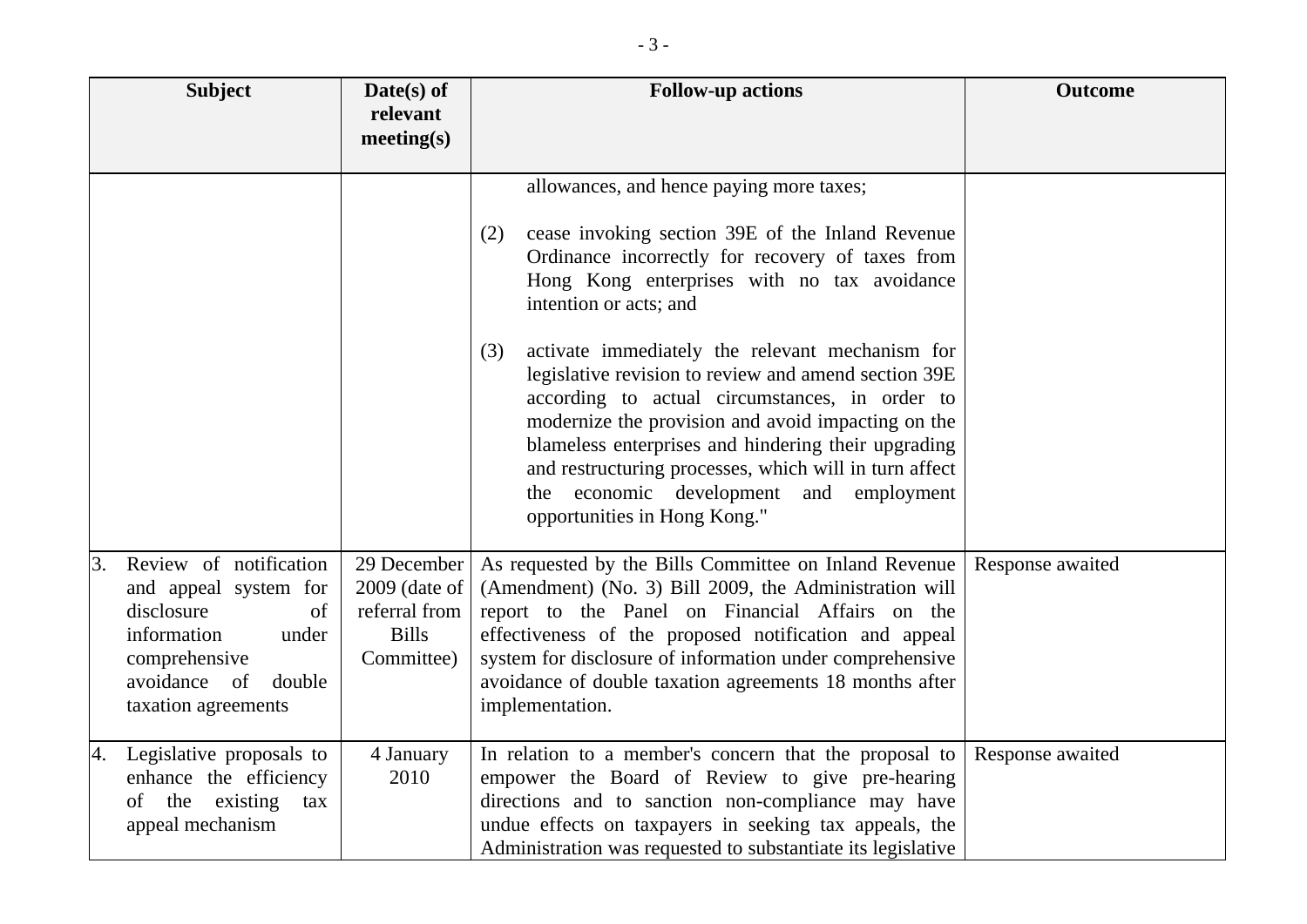|    | <b>Subject</b>                                                                                   | $Date(s)$ of<br>relevant<br>meeting(s) | <b>Follow-up actions</b>                                                                                                                                                                                                                                                                                                                                                                                                                         | <b>Outcome</b>                                                                                                                           |
|----|--------------------------------------------------------------------------------------------------|----------------------------------------|--------------------------------------------------------------------------------------------------------------------------------------------------------------------------------------------------------------------------------------------------------------------------------------------------------------------------------------------------------------------------------------------------------------------------------------------------|------------------------------------------------------------------------------------------------------------------------------------------|
| 5. | Budget of the Securities<br><b>Futures</b><br>and                                                | 1 March<br>2010                        | proposal when that is introduced into the Legislative<br>Council by including the following information:<br>the number of hearings of the Board which had<br>(i)<br>been deferred due to late submission of<br>documents; and<br>(ii) the number of wasted days of the Board resulting<br>from the late submission of documents.<br>In relation to a member's enquiry, SFC is requested to<br>advise (a) whether SFC has the power to initiate a | Administration's<br>The<br>response was circulated to                                                                                    |
|    | Commission (SFC) for<br>the financial year of<br>2010-2011                                       |                                        | derivative action on behalf of a company, and (b) if so,<br>whether there are such cases, the amount of relevant<br>expenditure incurred in the past and the provision for<br>SFC's derivative actions in 2010-2011.                                                                                                                                                                                                                             | members vide LC Paper No.<br>$CB(1)1462/09-10(01)$<br><sub>on</sub><br>25 March 2010.                                                    |
| 6. | Suspension<br>The<br>of<br>dissemination of Hang<br>Seng family of indexes<br>on 22 January 2010 | 1 March<br>2010                        | To address a member's concern about the root cause of the<br>incident, the Administration and the Hang Seng Indexes<br>Company Limited are requested to investigate and<br>confirm whether there is the possibility that the incident<br>could be attributable to malicious human acts.                                                                                                                                                          | Administration's<br>response<br>was circulated to members<br>LC<br>vide<br>Paper<br>No.<br>$CB(1)1462/09-10(01)$<br>on<br>25 March 2010. |
|    | Hong Kong Mortgage<br>Corporation                                                                | 1 March<br>2010                        | In relation to a member's concern about the operation of<br>the Hong Kong Mortgage Corporation Limited (HKMC),<br>the HKMC is requested to provide information on -<br>the business projections for HKMC conducted<br>(i)<br>by the Hong Kong Monetary Authority prior to                                                                                                                                                                        | Administration's<br>response<br>was circulated to members<br>LC<br>vide<br>Paper<br>No.<br>$CB(1)1462/09-10(02)$<br>on<br>25 March 2010. |